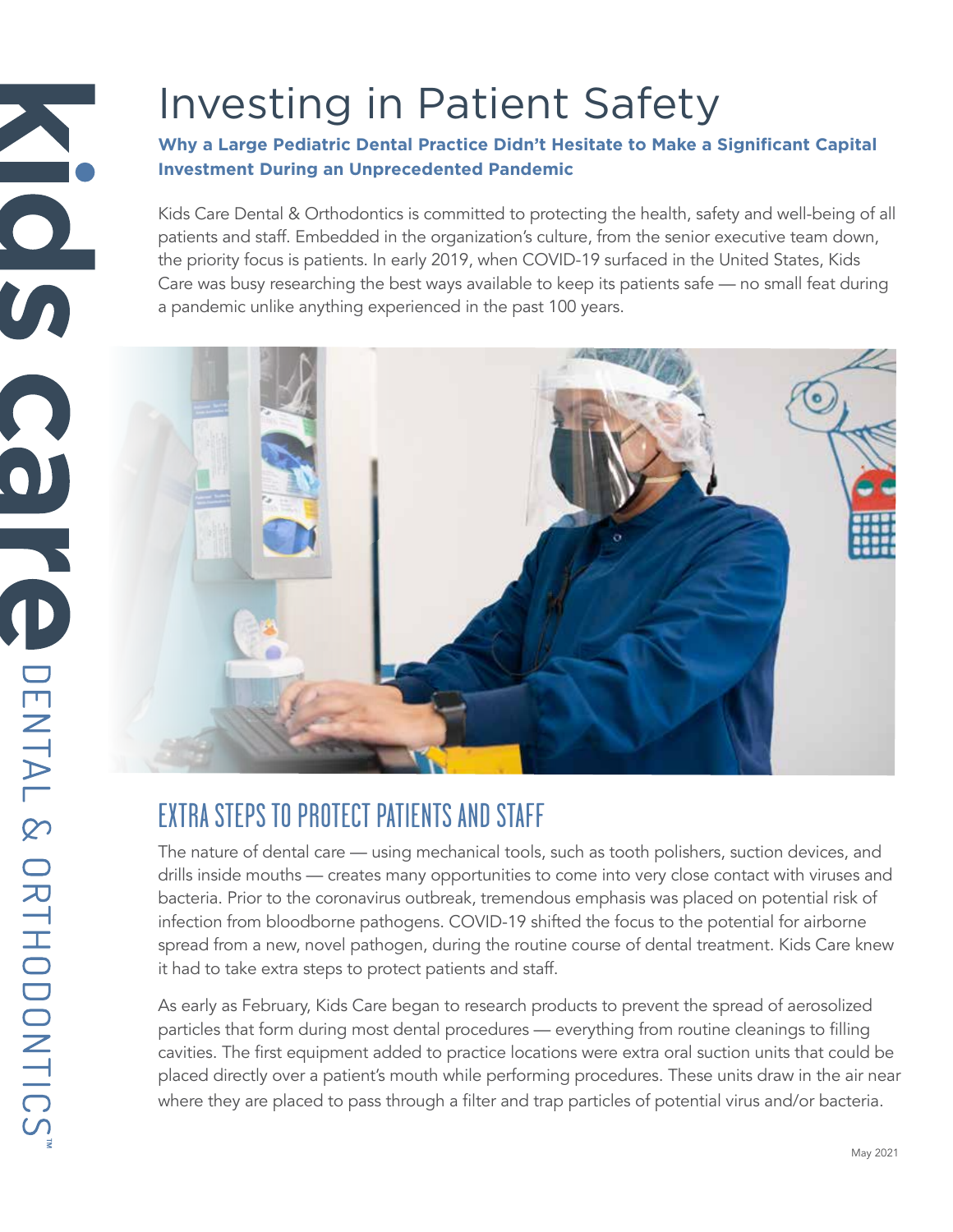"No matter where a patient sits, every patient gets optimal benefit from the air scrubber."

**Angel Tobar, Chief Compliance Officer**

## PORTABLE IS GOOD, BUT NOT ENOUGH

While the extra oral suction units were helpful, it wasn't a comprehensive stand-alone solution to protect patients. These portable units only tackled the filtration of aerosolized particles but didn't address the building's ventilation. Ventilation is the circulation of air through a building and is a critical component of creating and maintaining a healthy environment. After thoughtful research that included evaluating nearly one dozen possible solutions on availability, cost, science, and protection benefits, Kids Care chose to make a significant capital investment and install medical-grade air management systems in 17 of its clinic sites, with plans to add these units to future sites. Kids Care affectionately refers to these units as "air scrubbers" — a name easily understood by even the youngest patients.

The air scrubber is an advanced air management system that uses turbocharged fans, multi-level air filtration, and germicidal light units working within the existing HVAC infrastructure (ducts and vents). It works using HEPA and other high-capacity air filters along with ultraviolet light to filter air and remove 99.9% of airborne bacteria and viruses — including coronavirus. The air scrubber also brings fresh outside air into the buildings and dramatically increased air ventilation through the practice itself. By addressing both air filtration and air ventilation, this is the ultimate solution for dental offices and their patients.

"We had options on where to place the air scrubber filter units," said Angel Tobar, chief compliance officer. "We could have selected a few strategic locations at each site. Instead, we chose the air scrubber equivalent of the 'Tesla Model X' option to install a filter unit over every bay chair, so no matter where a patient sits, every patient gets optimal benefit from the air scrubber."



From a patient perspective, the air scrubber is unobtrusive. The vents look like regular ceiling tiles, and they can hear the system the way any HVAC system can be heard. But one of the things that sets the air scrubber apart from other units is how it cleans. The air scrubber is filtering the air in both directions — the air drawn in from inside the practice locations, and the air it brings in from the outside. The UV light lives inside the duct work and removes particles before the air flow reaches the other end.